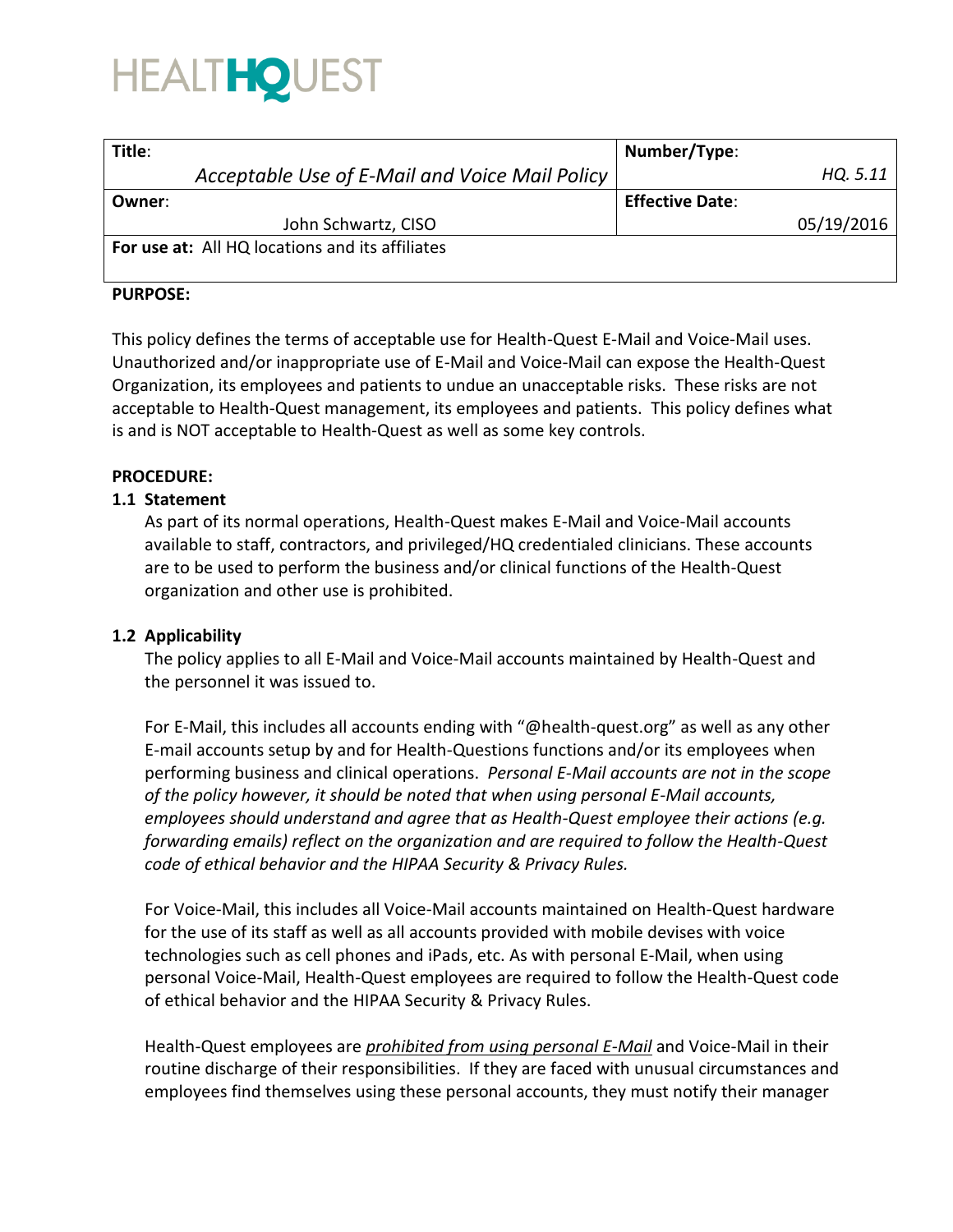and conduct themselves in accordance to Health-Quest code of ethical behavior and adhere to HIPAA Security & Privacy Rules.

# **1.3 Ownership and Privacy**

Health-Quest E-Mail and Voice-Mail account and the hardware and internal networks that they run on are all to be considered the property of Health-Quest regardless of whether they are purchased or leased. In addition, any leased communication devices and Health-Quest loaded software which are paid for by Health-Quest are to be treated as they property of the Health-Quest organization.

- Private and public networks and the equipment which are not owned by Health-Quest are to be treated as such for the purposes of this policy when and if they are used by Health-Quest staff in the performance of their jobs.
- Any information created, store and/or transmitted using the equipment referenced above are, without exception except as defined by law, the property of Health-Quest. No one, regardless of their employee status with Health-Quest, using this equipment for E-Mail or Voice-Mail should have any expectation of privacy or ownership of such information.
- Health-Quest reserves the right to inspect any messages, voice, or data created, stored and/or transmitted using its equipment. This right is entirely at the discretion of Health-Quest management for business and clinical purposes and may only be restricted as prohibited by applicable law.
- To ensure that the interrogation of E-Mail and Voice-Mail is performed for authorized business and clinical purposes the following controls are to be maintained:
	- o Anyone wishing to have access to an E-Mail or Voice-Mail account will open a service request (Infopoint Ticket). The request will specify a business purpose for the request, the name of the individual whose accounts the requestor wishes to access, the data range and whether or not the individual is a current employee or not.
	- o Approval of the request will require sign-off from an HR representative, and one or more of the following: the Chief Information Officer, The Chief Information Security Officer and/or the Chief Compliance Officer. The number of choices available is deliberate so that the appearance of any conflict of interest can be avoided.
	- o In the event that the requestor deems that the interrogation of an account represents a matter so sensitive that they are not comfortable having it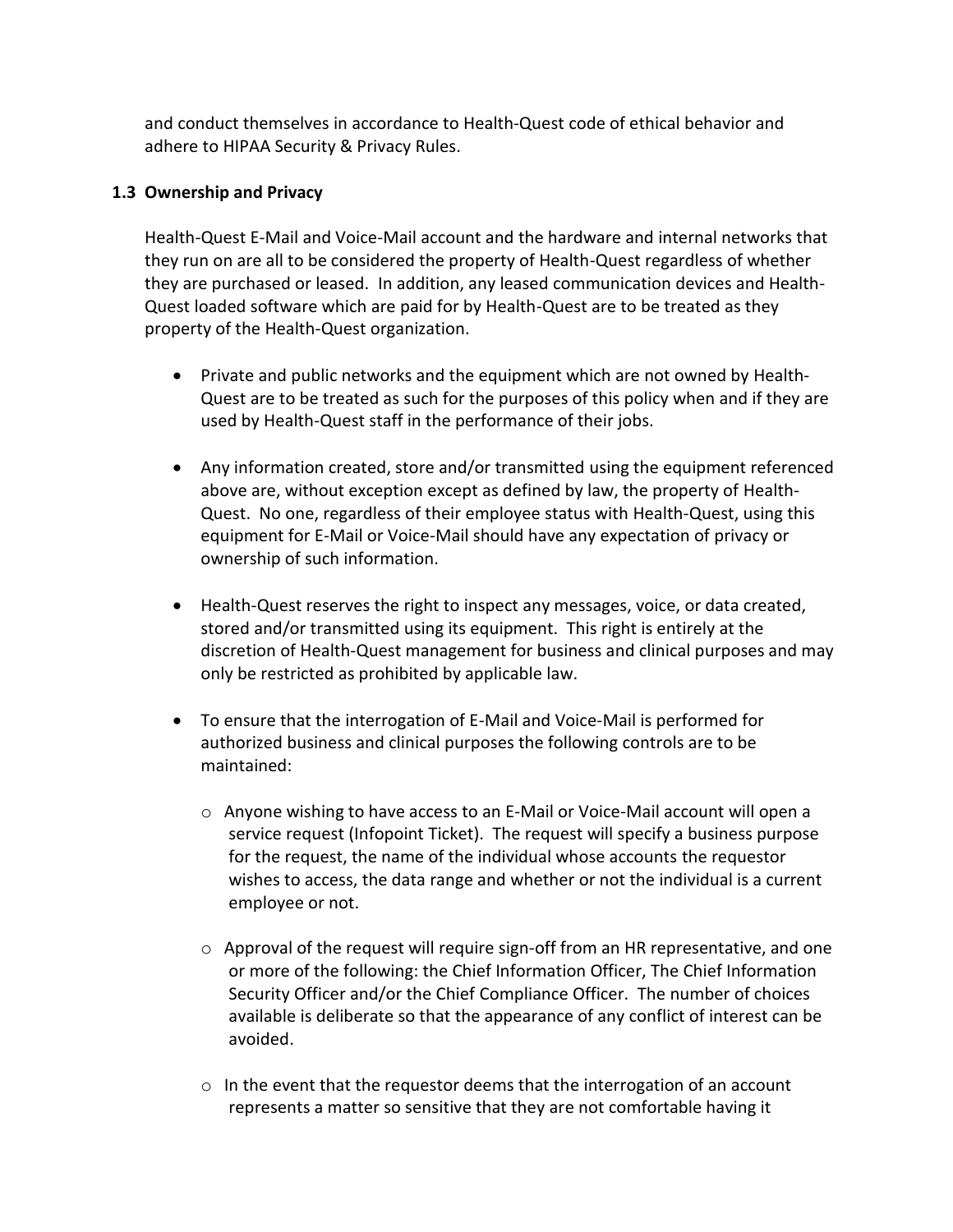recorded in a service request, then they are to make their request through a Human Resource representative who will manage the process in a confidential manner.

 $\circ$  In the event that the interrogation of an account is required by a court order, then the legal department will be consulted to ensure that all applicable laws and legal procedures are followed.

## **1.4 Acceptable and Unacceptable Use**

Health-Quest E-Mail and Voice-Mail accounts are to be used for business and/or clinical purposes only.

It is acknowledged that an occasional non-work related message will be sent and/or received using these systems; these must be kept to a minimum. In addition, any occasional personal use must be complaint with the Health-Quest policies, code of ethical behavior as well as all applicable laws and regulations.

Health-Quest E-Mails should have the following disclaimer at the bottom of all messages sent outside the organization:

"The information contained in this E-Mail is intended for the use of just the named recipient only. It may contain information that is privileged, confidential and exempt from disclosure under applicable law. If you receive this message and are not the intended recipient, you are hereby notified that any use, dissemination, distribution, or copying of this communication is strictly prohibited. If you have received this communication in error, please notify me immediately by using your reply option to advise me of such error. Thank you"

Unacceptable uses include, but not limited to the following:

- The use of wallpaper, graphics, or slogans other than those approved by Health-Quest Public Relations.
- Any E-Mail or Voice-Mail that could be considered "SPAM", i.e., jokes, chain letters, unrecognized sender, attachment or other advertising material from or for unsolicited goods or services.
- Any communications that could be considered harassing or threatening.
- Any forging of signatures or credentialed to make a message appear as if it were coming from someone other than the authentic sender.
- Any communication leaving the organization which the sender has reason to believe would be made public unless communication has been approved by Health-Quest Public Relations. This includes but is not limited to letters to the editor, on-line chats, posts, news groups, and WEBINARS on the Internet.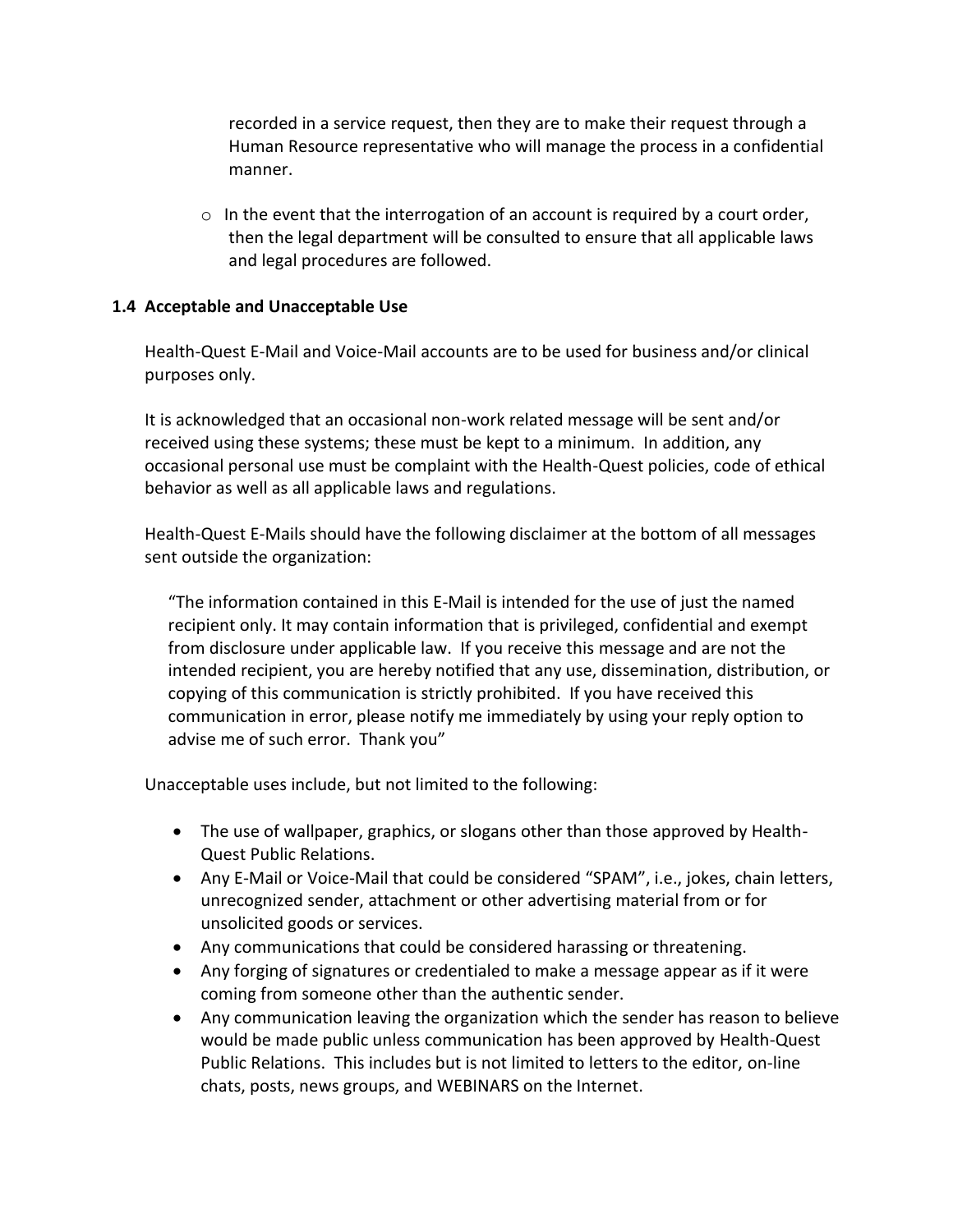## **1.5 Blogging and Instant Messaging**

**New technologies and practices, such as blogging and instant messaging are subject to the same restrictions as those for E-Mail and Voice-Mail noted above. Instant messaging on the Health-Quest network is only permitted with written authorization from the CIO, or CISO.**

# **1.6 Non-Retaliation and Non-Retribution for Reporting**

- "Good faith report" as defined in the Non-Retaliation and Non-Retribution for Reporting policy is not subject to the restriction listed in this policy.
- From the Non-Retaliation and Non-Retribution for Reporting policy: "Employees have a variety of reporting options; however, they are encouraged to take advantage of internal reporting mechanisms. These might include reports to Human Resources, Risk Management, Quality Improvement, Internal Audit, Compliance or the Compliance Hotline".

## **1.7 Enforcement**

This section of the Information Security Policy will be enforced according to the procedures outlined in HQ 5.1 and HQ Sanction Policy.

| <b>HIPAA</b>                |                       | ISO 27001:2005              |               |
|-----------------------------|-----------------------|-----------------------------|---------------|
| Title                       | <b>Number</b>         | <b>Title</b>                | <b>Number</b> |
| <b>Workstation Use</b>      | 164.310(b)            | Acceptable use of assets    | A.7.1.3       |
| <b>Workstation Security</b> | 164.310(c)            | Physical security perimeter | A.9.1.1       |
| Person or entity            | 164.312(d)            | Equipment sitting and       | A.9.2.1       |
| authentication              |                       | protection                  |               |
| Access control              | 164.312(a)(1)         | Security of equipment off   | A.9.2.5       |
|                             |                       | premises                    |               |
| Access authorization        | 164.308.(a)(4)(ii)(B) | Removal of property         | A.9.2.7       |
| Automatic logoff            | 164.312(a)(2)(iii)    | Access control policy       | A.11.4.2      |
| <b>Security Management</b>  | 164.308(a)(1)         | Information security policy | A.5.1         |
| Process                     |                       |                             |               |
| Assigned security           | 164.308(a)(2)         | Management commitment to    | A.6.1.1       |
| responsibility              |                       | information security        |               |
| Risk analysis               | 164.308(a)(1)(ii)(A)  | Classification guidelines   | A.7.2.1       |
| <b>Risk Management</b>      | 164.308(a)(1)(ii)(B)  | Information labeling and    | A.7.2.2       |
|                             |                       | handling                    |               |
| Information system          | 164.308(a)(1)(ii)(D)  | Management Responsibilities | A.8.2.1       |
| activity review             |                       |                             |               |
|                             |                       |                             |               |

#### **REFERENCES/SOURCES**